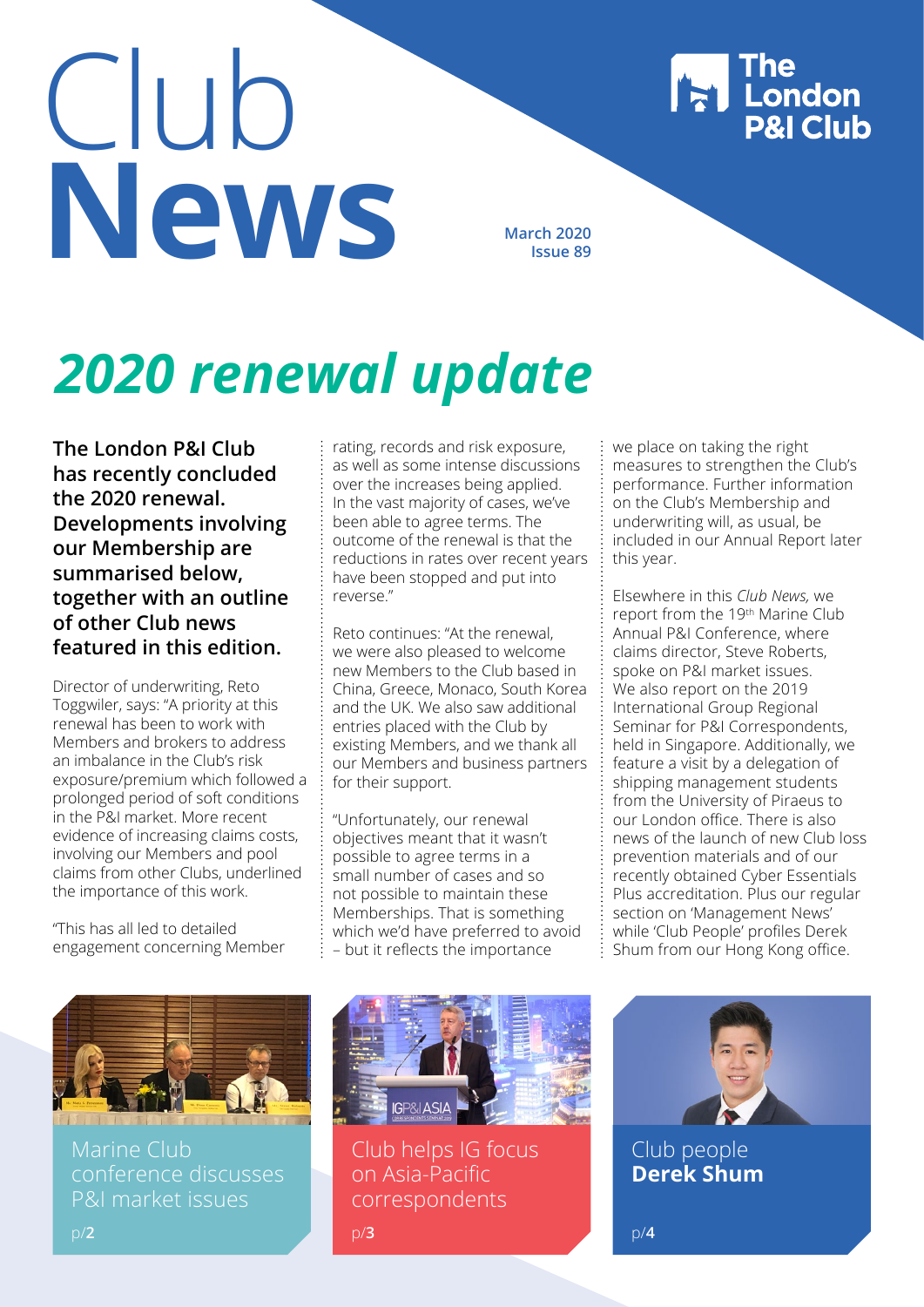# **Marine Club conference discusses P&I market issues**



**Left to right Maria Prevezanou, Dino Caroussis and the Club's Steve Roberts**



**Steve Roberts (right) and James Bamforth at the Marine Club conference** 

**The trend of premium income erosion in the P&I market was among the topics considered at the 19th Piraeus Marine Club Annual P&I Conference, organised by Evmar Marine's Maria Prevezanou.** 

The Club's claims director, Steve Roberts, was one of the panellists involved in a lively discussion at January's event. Participants also looked at the impact of the soft market conditions and steps taken by Clubs to deliver more balanced and sustainable performance.

The panel discussions, and feedback from the audience, noted that recent reductions in premium levels had coincided with an increase in the cost of claims in the last two years. At the same time there was an upward pressure on operating costs driven by the response of Clubs to various industry issues confronting Members. One particular example of this was noted to involve the intensification of sanctions enforcement, leading to an increase in the volume and complexity of enquiries and other sanctions-related issues requiring attention.

While the discussions also mentioned the demanding nature of the regulatory capital requirements met by the Clubs and the attendant strength of their capital positions, there was a broad consensus that if the downward trend were to continue the position would become unsustainable.

There was, therefore, broad acknowledgement that the measures taken by many of the Clubs to increase rates at the 2020 renewal were in the longterm interests of their Members, particularly to avoid substantial corrections in the future.

### **New guide and video launched**



**The new Holds and Hatch Covers guide**

Room 1802 Guardian House E: hongkong@londonpandi.com **The Club has published its updated guide –**  *Holds and Hatch Covers.* **The in-depth guide covers important safety issues, highlighting right and wrong ways of working, as well as correct practices and potential dangers. It examines some of the common causes of damage, loss and personal injury associated with cargo holds and hatches, and how to minimise risk and reduce cargo claims.**

A copy can be viewed or downloaded by clicking **[here.](https://www.londonpandi.com/Media/2577/london-pi-club-holds-hatch-covers-website-version.pdf)** Printed copies are available for Club Members and Assureds by emailing: **[stoploss@londonpandi.com](mailto:stoploss@londonpandi.com)**

The Club has also produced a new loss prevention video entitled *Bunker Spill – Loss Prevention Case Study*. Taking its lead from investigations into a significant claim, the animated film focuses on a bunker spill caused by several related incidents including inadequate briefing, poorly labelled equipment and distracted crew.

It shows how the claim could have been avoided and the important loss prevention lessons that it highlights. It can be viewed by clicking **[here](https://www.londonpandi.com/knowledge/videos-from-the-london-pi-club/)**.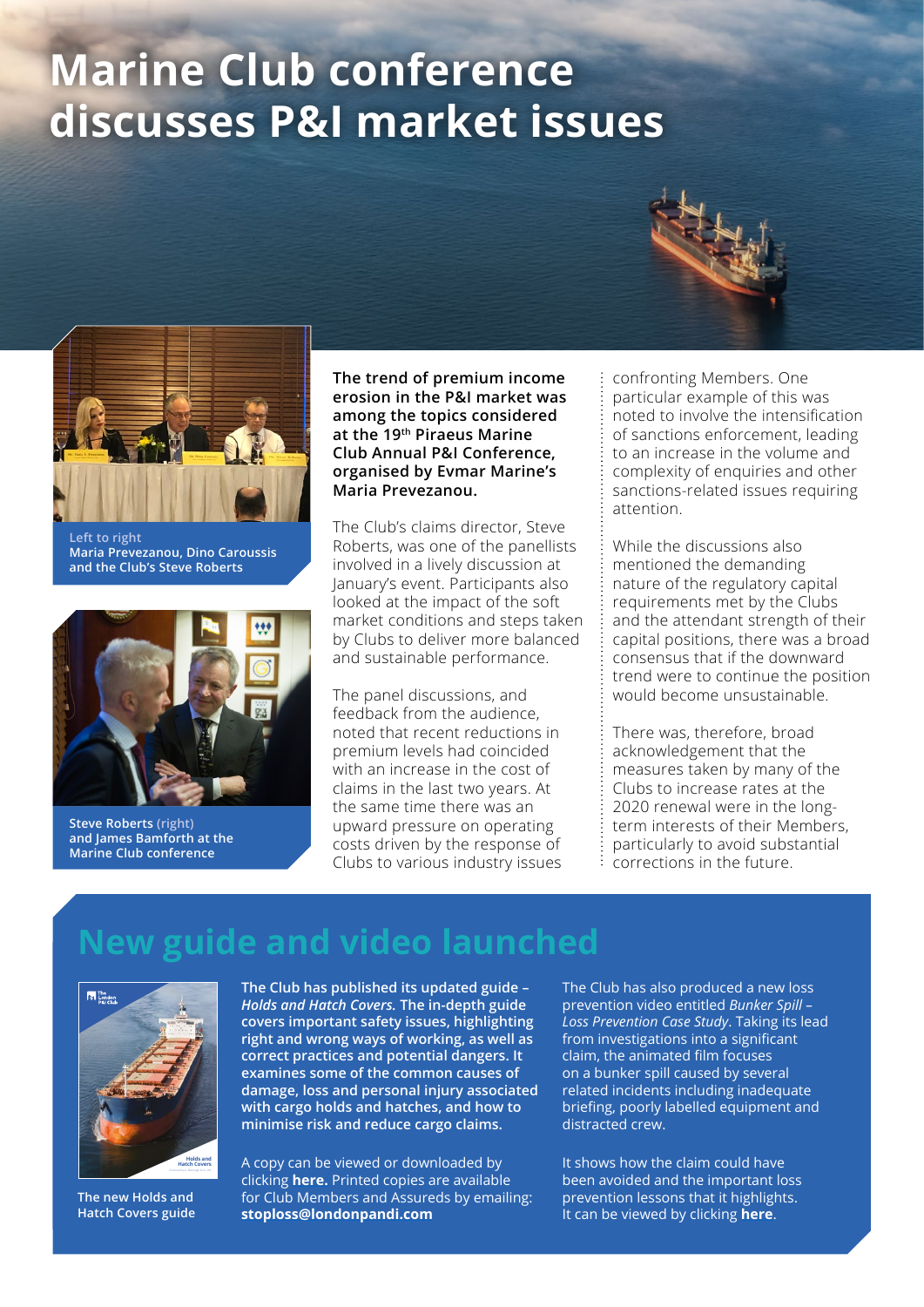## **Club helps IG focus on Asia-Pacific correspondents**

**To reflect the growing importance of the Asia Pacific region to shipping and the global economy, the International Group (IG) recently held its first Regional Seminar for P&I Correspondents in Singapore.**

Garry Stevens, of the London P&I Club, is chair of the IG's correspondents sub-committee and was heavily involved in the event. The seminar at the Raffles City Convention Centre proved very popular, with about 250 correspondents attending from 63 countries, plus 100 staff from IG Clubs.

Speakers at December's event included the IG's Chairman, Paul Jennings and the IG's CEO, Nick Shaw, as well as senior staff from IG Clubs' Asian offices and several external speakers. Presentations covered a range of topics including personal injury risks, cargo claims and collision and pollution cases.

As well as the seminar, delegates also enjoyed a welcome reception at the convention centre and dinner at the Hotel Fort Canning. The next International Conference for P&I Correspondents is currently expected to be held in September 2021, probably in London.



**P&I correspondents from 63 countries attended the recent IGP&I seminar in Singapore**



**Garry Stevens of the London P&I Club speaking at the seminar**



**Club director, Steve Roberts, welcomes the students to the London office**

### **Club hosts students from Piraeus**

**The Club's London office again welcomed students from Piraeus University in Greece after a similar event last year proved a great success.**

About 50 students from the university's department of maritime studies made the trip in February.

They were given presentations by Club director, Steve Roberts, on an overview of P&I insurance, and Ian Carter on a casualty case-study.

The students also had the chance to meet informally with other members of our team to discuss the Club's work and various P&I issues.